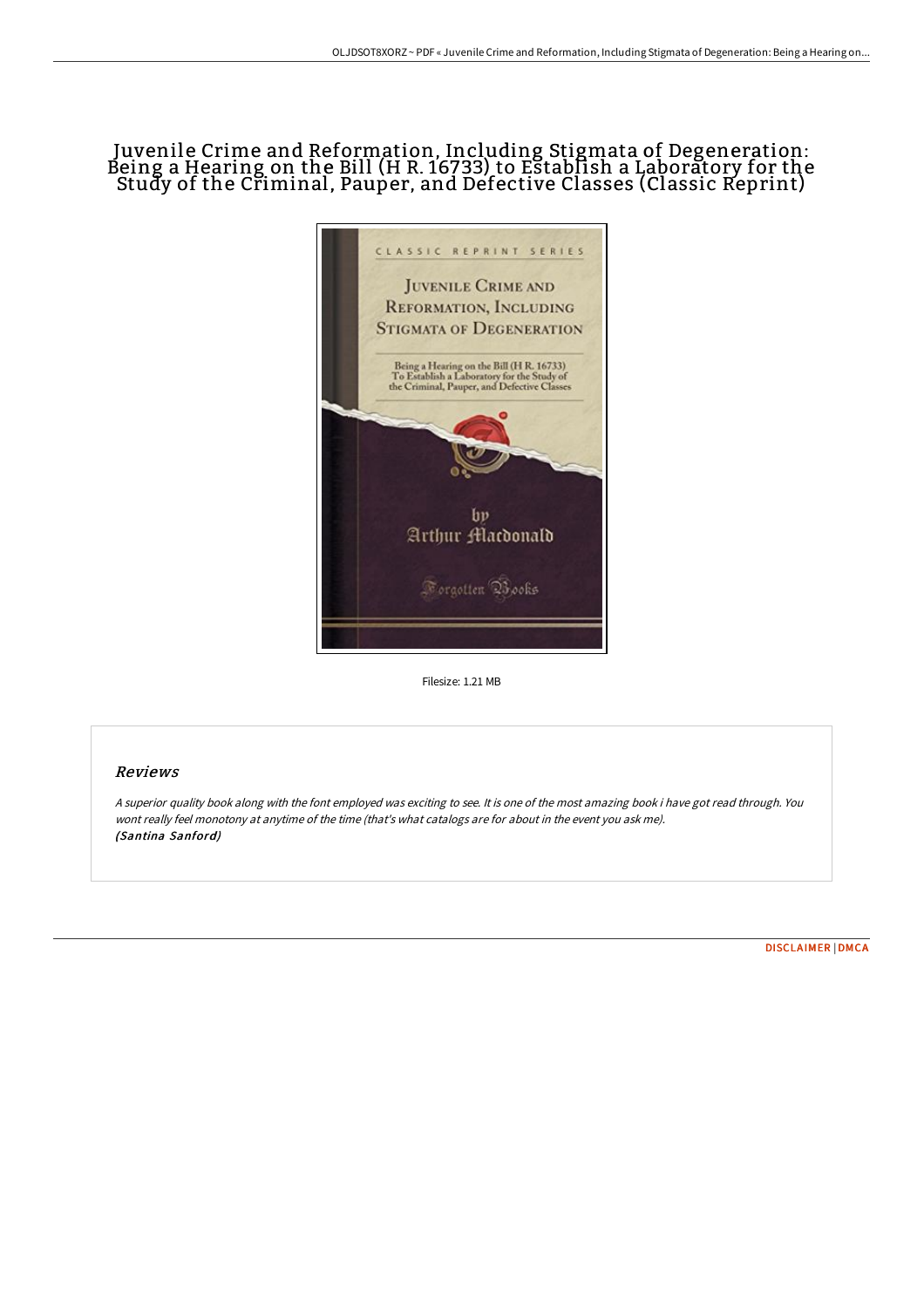## JUVENILE CRIME AND REFORMATION, INCLUDING STIGMATA OF DEGENERATION: BEING A HEARING ON THE BILL (H R. 16733) TO ESTABLISH A LABORATORY FOR THE STUDY OF THE CRIMINAL, PAUPER, AND DEFECTIVE CLASSES (CLASSIC REPRINT)

### ঞ **DOWNLOAD PDF**

Forgotten Books, United States, 2015. Paperback. Book Condition: New. 229 x 152 mm. Language: English Brand New Book \*\*\*\*\* Print on Demand \*\*\*\*\*.Excerpt from Juvenile Crime and Reformation, Including Stigmata of Degeneration: Being a Hearing on the Bill (H R. 16733) To Establish a Laboratory for the Study of the Criminal, Pauper, and Defective Classes The subcommittee met at 10.30 a. m. The Chairman (Mr. Sterling). Arthur MacDonald is present to give a hearing on bill H. R. 16733, to establish a laboratory for the study of the criminal, pauper, and defective classes. This bill was introduced by me and referred to the Committee on the Judiciary. The chairman (Mr. Jenkins) referred it to this subcommittee. The bill is as follows: [H. R. 16733, Sixtieth Congress, first session.] A Bill To establish a laboratory for the study of the criminal, pauper, and defective classes. Be it enacted by the Senate and House of Representatives of the United States of America in Congress assembled, That there shall be established at Washington, in the District of Columbia, a laboratory for the study of the abnormal classes, and the work shall include not only laboratory investigations, but also the collection of sociological and pathological data, especially such as may be found in institutions for the criminal, pauper, and defective classes, and generally in hospitals and other institutions; said laboratory and work shall be in charge of a director, who shall be appointed by the President, by and with the advice and consent of the Senate. He shall make a report once a year, which shall be published. For the proper equipment of and carrying on the work of said laboratory, with the rental of suitable rooms, there shall be provided instruments of precision, books, and periodicals. That the director, if necessary for the...

Read Juvenile Crime and Reformation, Including Stigmata of [Degeneration:](http://www.bookdirs.com/juvenile-crime-and-reformation-including-stigmat.html) Being a Hearing on the Bill (H R. 16733) to Establish a Laboratory for the Study of the Criminal, Pauper, and Defective Classes (Classic Reprint) Online Download PDF Juvenile Crime and Reformation, Including Stigmata of [Degeneration:](http://www.bookdirs.com/juvenile-crime-and-reformation-including-stigmat.html) Being a Hearing on the Bill (H R. 16733) to Establish a Laboratory for the Study of the Criminal, Pauper, and Defective Classes (Classic Reprint)